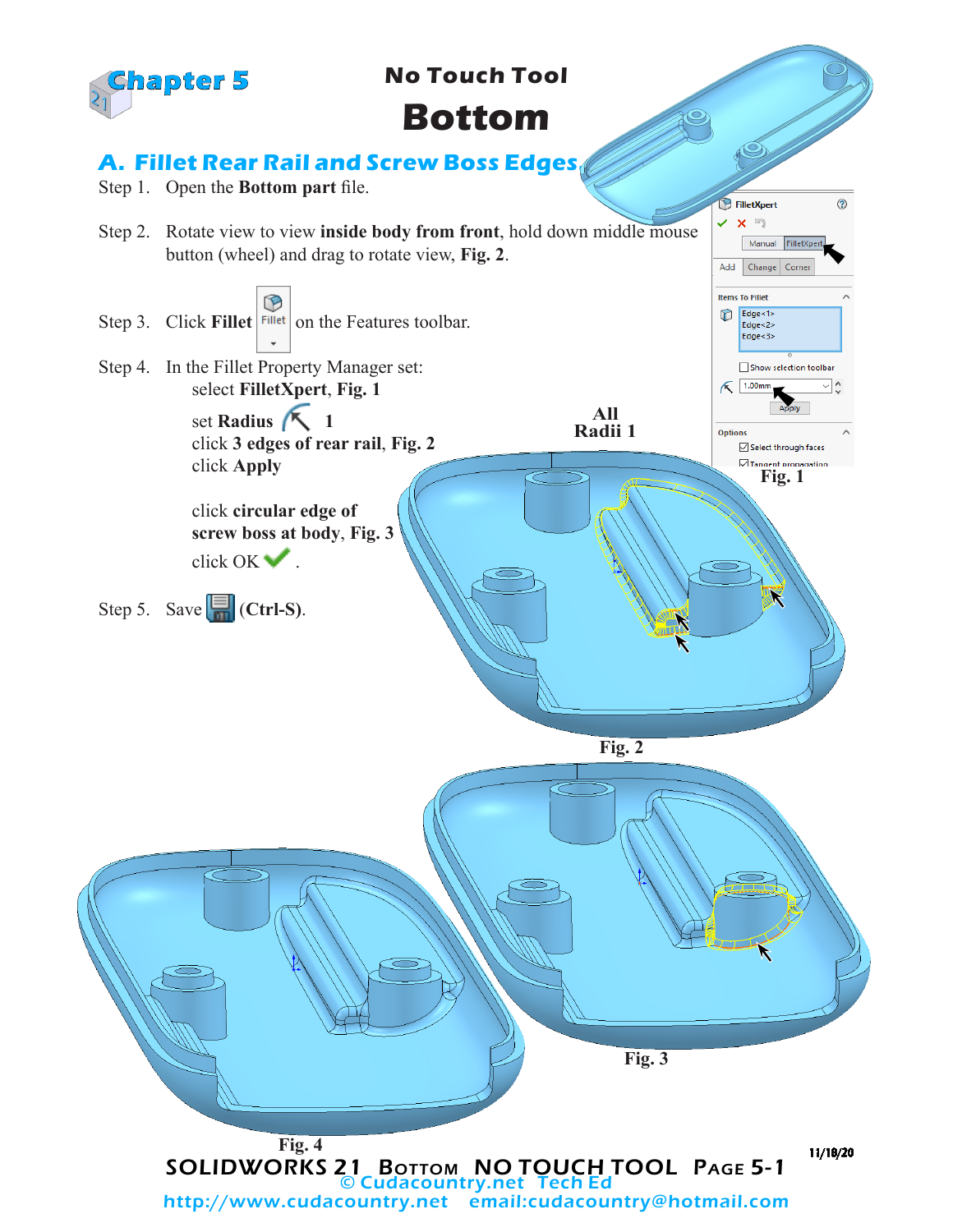

## **Fig. 7**